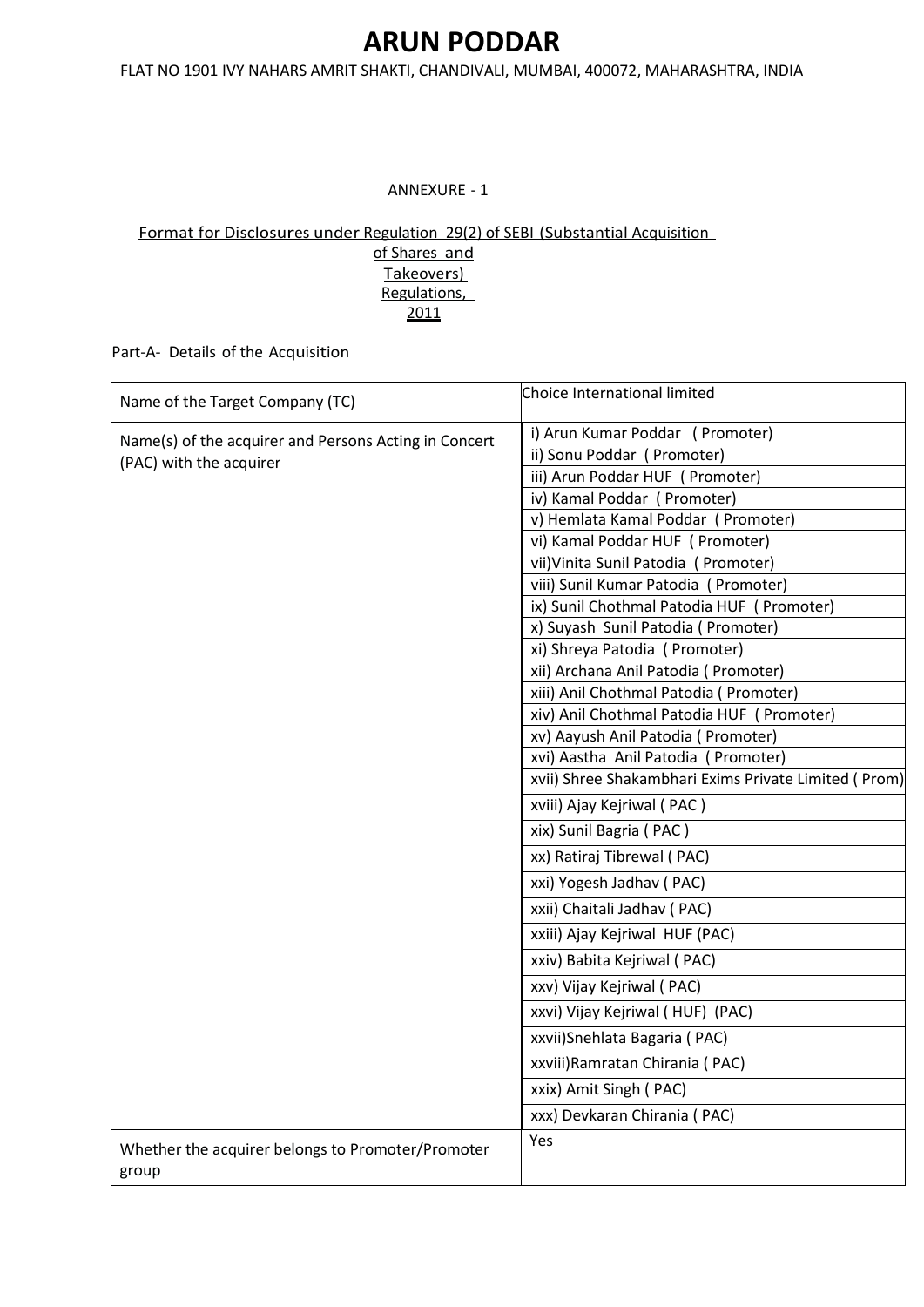| Name(s) of the Stock Exchange(s) where the shares of TC<br>are Listed                  | <b>BSE Limited</b> |                                                                          |                                                                            |
|----------------------------------------------------------------------------------------|--------------------|--------------------------------------------------------------------------|----------------------------------------------------------------------------|
| Details of the acquisition as follows                                                  | Number             | % w.r.t. total<br>share/voting<br>capital<br>wherever<br>$applicable(*)$ | % w.r.t. total<br>diluted<br>share/voting<br>capital of the TC<br>$^{(*)}$ |
| Before the acquisition under consideration,<br>holding of acquirer along with PACs of: |                    |                                                                          |                                                                            |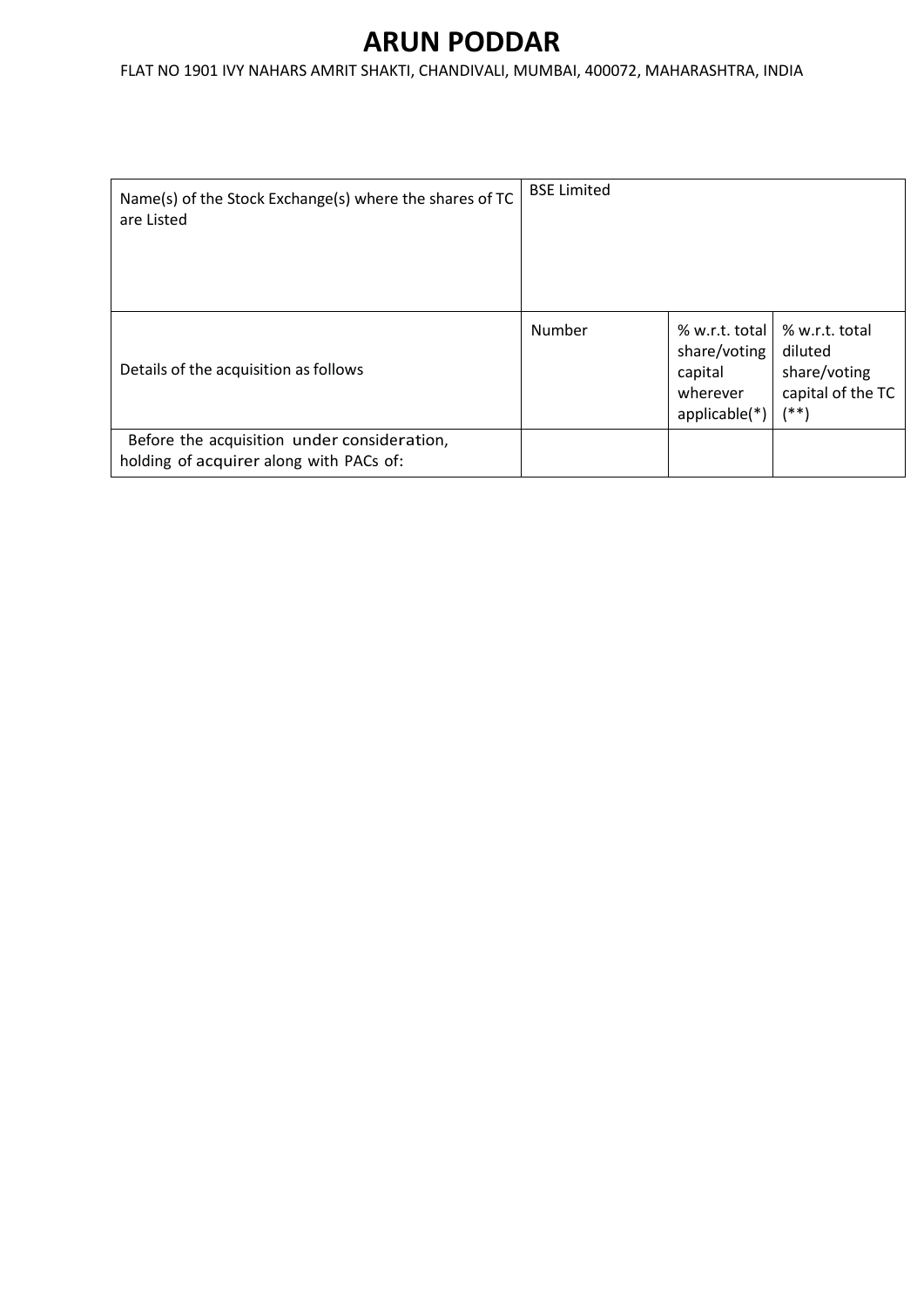| Shares carrying voting rights<br>a)                                                                                                                                              | i)2100000    | 10.50% | 10.50%         |
|----------------------------------------------------------------------------------------------------------------------------------------------------------------------------------|--------------|--------|----------------|
| i) Arun Kumar Poddar (Promoter)                                                                                                                                                  | ii) 1250000  | 6.25%  | 6.25%          |
| ii) Sonu Poddar (Promoter)                                                                                                                                                       | iii) 225000  | 1.12%  | 1.12%          |
| iii) Arun Poddar HUF (Promoter)                                                                                                                                                  | iv)2500011   | 12.50% | 12.50%         |
| iv) Kamal Poddar (Promoter)                                                                                                                                                      | v) 850000    | 4.25%  | 4.25%          |
| v) Hemlata Kamal Poddar (Promoter)<br>vi) Kamal Poddar HUF (Promoter)                                                                                                            | vi)225000    | 1.12%  | 1.12%          |
| vii) Vinita Sunil Patodia (Promoter)                                                                                                                                             | vii)1612500  | 8.06%  | 8.06%          |
| viii) Sunil Kumar Patodia (Promoter)                                                                                                                                             | viii)1238500 | 6.19%  | 6.19%          |
| ix) Sunil Chothmal Patodia HUF (Promoter)                                                                                                                                        | ix)300000    | 1.50%  | 1.50%          |
| x) Suyash Sunil Patodia ( Promoter)                                                                                                                                              | x)300000     | 1.50%  | 1.50%          |
| xi) Shreya Patodia (Promoter)                                                                                                                                                    | xi)1240000   | 0.62%  | 0.62%          |
| xii) Archana Anil Patodia ( Promoter)                                                                                                                                            | xii)1575000  | 7.87%  | 7.87%          |
| xiii) Anil Chothmal Patodia ( Promoter)                                                                                                                                          | xiii)1100000 | 5.50%  | 5.50%          |
| xiv) Anil Chothmal Patodia HUF (Promoter)                                                                                                                                        | xiv) 300000  | 1.50%  | 1.50%          |
| xv) Aayush Anil Patodia (Promoter)                                                                                                                                               | xv) 300000   | 1.50%  | 1.50%          |
| xvi) Aastha Anil Patodia (Promoter)                                                                                                                                              | xvi)300000   | 1.50%  | 1.50%          |
| xvii) Shree Shakambhari Exims Private Limited (Prom)                                                                                                                             | xvii)386527  | 1.93%  | 1.93%          |
| xviii) Ajay Kejriwal (PAC)                                                                                                                                                       | xviii)102000 | 0.51%  | 0.51%          |
| xix) Sunil Bagria (PAC)                                                                                                                                                          | xix)50000    | 0.25%  | 0.25%          |
| xx) Ratiraj Tibrewal (PAC)                                                                                                                                                       | xx)50000     | 0.25%  | 0.25%          |
| xxi) Yogesh Jadhav (PAC)                                                                                                                                                         | xxi)-        |        | $\overline{a}$ |
| xxii) Chaitali Jadhav (PAC)                                                                                                                                                      | xxii)-       |        |                |
| xxiii) Ajay Kejriwal HUF (PAC)                                                                                                                                                   | xxiii) 3000  | 0.01   | 0.01           |
| xxiv) Babita Kejriwal (PAC)                                                                                                                                                      | xxiv) 1000   | 0.00   | 0.00           |
| xxv) Vijay Kejriwal (PAC)                                                                                                                                                        | xxv) 10000   | 0.05   | 0.05           |
| xxvi) Vijay Kejriwal (HUF) (PAC)                                                                                                                                                 | xxvi)800     | 0.00   | 0.00           |
| xxvii) Snehlata Bagaria (PAC)                                                                                                                                                    | xxvii)50000  | 0.25   | 0.25           |
| xxviii) Ramratan Chirania (PAC)                                                                                                                                                  | xxviii)25000 | 0.12   | 0.12           |
| xxix) Amit Singh (PAC)                                                                                                                                                           | xxix)25000   | 0.12   | 0.12           |
| xxx) Devkaran Chirania (PAC)                                                                                                                                                     | xxx) 1630    | 0.01   | 0.01           |
| b) Shares in the nature of encumbrance (pledge/                                                                                                                                  |              |        |                |
| lien/non-disposal undertaking/others)                                                                                                                                            |              |        |                |
| Voting rights (VR) otherwise than by equity shares                                                                                                                               |              |        |                |
| C)                                                                                                                                                                               |              |        |                |
| Warrants/convertible<br>d)<br>securities/any<br>other<br>instrument that entitles the acquirer to receive<br>shares carrying voting rights in the TC (specify<br>holding in each |              |        |                |
| category)<br>Total (a+b+c+d)<br>e)                                                                                                                                               | 1,48,88,538  | 74.98% | 74.98%         |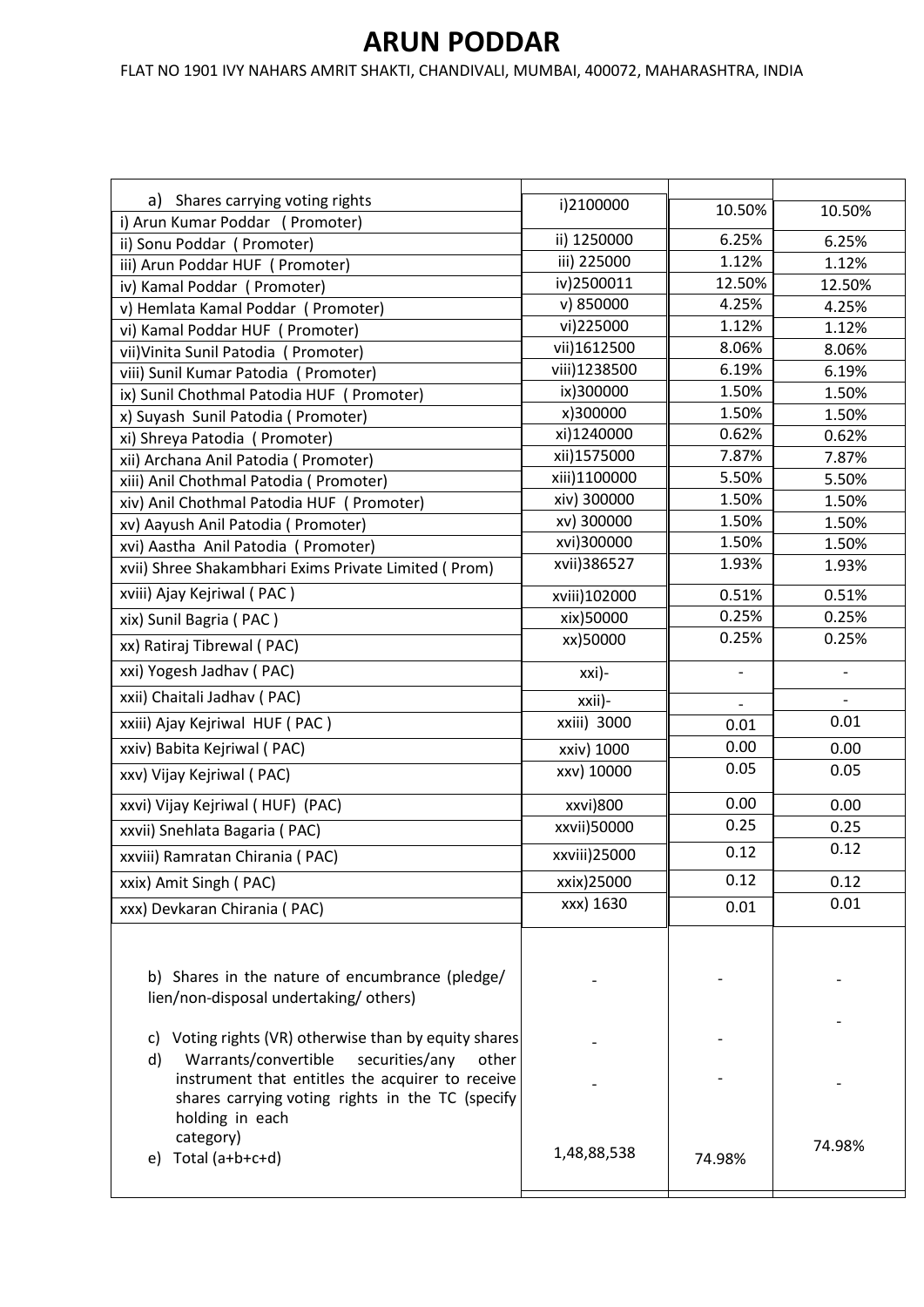| Details of acquisition<br>a) Shares carrying voting rights acquired<br>b) VRs acquired otherwise than by equity shares                     |             |                                                                        |                                                                          |
|--------------------------------------------------------------------------------------------------------------------------------------------|-------------|------------------------------------------------------------------------|--------------------------------------------------------------------------|
|                                                                                                                                            | Number      | % w.r.t. total<br>share/voting<br>capital<br>wherever<br>applicable(*) | % w.r.t. total<br>diluted<br>share/voting<br>capital of the TC<br>$(**)$ |
| c) Warrants/convertible securities/any other-<br>instrument that entitles the acquirer to receive<br>shares carrying<br>category) acquired |             |                                                                        |                                                                          |
| i) Sunil Kumar Patodia                                                                                                                     | 1350000     |                                                                        | 3.39%                                                                    |
| ii) Vinita Patodia                                                                                                                         | 2000000     |                                                                        | 5.02%                                                                    |
| iii) Suyash Patodia                                                                                                                        | 2000000     | $\overline{\phantom{0}}$                                               | 5.02%                                                                    |
| iv) Kamal Poddar                                                                                                                           | 1499989     |                                                                        | 3.77%                                                                    |
| v) Arun Kumar Poddar                                                                                                                       | 1950000     |                                                                        | 4.90%                                                                    |
| vi)Sonu Poddar                                                                                                                             | 750000      |                                                                        | 1.88%                                                                    |
| vii) Hemlata Poddar                                                                                                                        | 1150000     | $\overline{\phantom{a}}$                                               | 2.89%                                                                    |
| viii) M/s. Shree Shakambhari Exims Private Limited                                                                                         | 213473      |                                                                        | 0.54%                                                                    |
| ix) Ajay Kejriwal                                                                                                                          | 200000      | $\overline{a}$                                                         | 0.50%                                                                    |
| x) Sunil Bagaria                                                                                                                           | 200000      |                                                                        | 0.50%                                                                    |
| xi) Ratiraj Tibrewal                                                                                                                       | 200000      | $\overline{\phantom{a}}$                                               | 0.50%                                                                    |
| xii) Yogesh Jadhav                                                                                                                         | 550000      | $\overline{\phantom{0}}$                                               | 1.38%                                                                    |
| xiii) Chaitali Jadhav                                                                                                                      | 500000      |                                                                        | 1.26%                                                                    |
| d) Shares in the nature of encumbrance (pledge/ lien/                                                                                      |             |                                                                        |                                                                          |
| non-disposal undertaking/others)                                                                                                           |             |                                                                        |                                                                          |
| e) Total $(a+b+c+/-d)$                                                                                                                     | 1,25,63,462 |                                                                        | 31.56%                                                                   |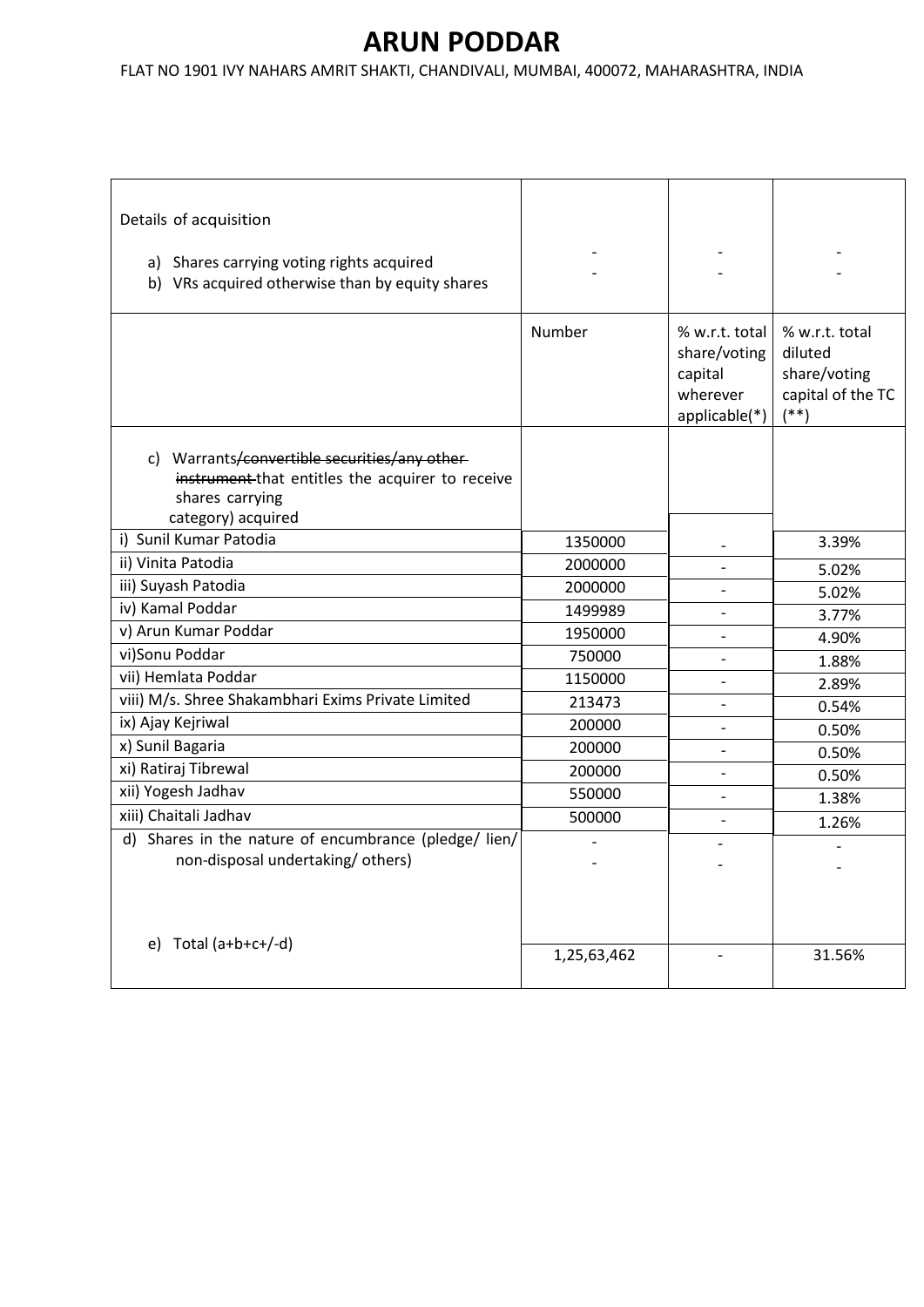|                                                       |         | % w.r.t. total  | % w.r.t. total           |
|-------------------------------------------------------|---------|-----------------|--------------------------|
| After the acquisition, holding of acquirer along with | Number  | share/voting    | share/voting             |
| PACs of:                                              |         | capital         | capital wherever         |
|                                                       |         | wherever        | applicable (*).          |
|                                                       |         | applicable (*). |                          |
| a) Shares carrying voting rights                      |         |                 |                          |
| i) Arun Kumar Poddar (Promoter)                       | 2100000 | 5.28%           | 5.28%                    |
| ii) Sonu Poddar (Promoter)                            | 1250000 | 3.14%           | 3.14%                    |
| iii) Arun Poddar HUF (Promoter)                       | 225000  | 0.57%           | 0.57%                    |
| iv) Kamal Poddar (Promoter)                           | 2500011 | 6.28%           | 6.28%                    |
| v) Hemlata Kamal Poddar (Promoter)                    | 850000  | 2.14%           | 2.14%                    |
| vi) Kamal Poddar HUF (Promoter)                       | 225000  | 0.57%           | 0.57%                    |
| vii) Vinita Sunil Patodia (Promoter)                  | 1612500 | 4.05%           | 4.05%                    |
| viii) Sunil Kumar Patodia (Promoter)                  | 1238500 | 3.11%           | 3.11%                    |
| ix) Sunil Chothmal Patodia HUF (Promoter)             | 300000  | 0.75%           | 0.75%                    |
| x) Suyash Sunil Patodia (Promoter)                    | 300000  | 0.75%           | 0.75%                    |
| xi) Shreya Patodia                                    | 124000  | 0.31%           | 0.31%                    |
| xii) Archana Anil Patodia ( Promoter)                 | 1575000 | 3.96%           | 3.96%                    |
| xiii) Anil Chothmal Patodia (Promoter)                | 1100000 | 2.76%           | 2.76%                    |
| xiv) Anil Chothmal Patodia HUF (Promoter)             | 300000  | 0.75%           | 0.75%                    |
| xv) Aayush Anil Patodia (Promoter)                    | 300000  | 0.75%           | 0.75%                    |
| xvi) Aastha Anil Patodia (Promoter)                   | 300000  | 0.75%           | 0.75%                    |
| xvii) Shree Shakambhari Exims Private Limited ( Prom) | 386527  | 0.97%           | 0.97%                    |
| xviii) Ajay Kejriwal<br>(PAC)                         | 102000  | 0.26%           | 0.26%                    |
| xix) Sunil Bagaria (PAC)                              | 50000   | 0.13%           | 0.13%                    |
| xx) Ratiraj Tibrewal (PAC)                            | 50000   | 0.13%           | 0.13%                    |
| xxi) Yogesh Jadhav (PAC)                              |         |                 |                          |
| xxii) Chaitali Jadhav (PAC)                           |         |                 | $\overline{\phantom{m}}$ |
| xxiii) Ajay Kejriwal HUF (PAC)                        | 3000    | 0.00%           | 0.00%                    |
| xxiv) Babita Kejriwal (PAC)                           | 1000    | 0.00%           | 0.00%                    |
| xxv) Vijay Kejriwal (PAC)                             | 10000   | 0.03%           | 0.03%                    |
| xxvi) Vijay Kejriwal (HUF) (PAC)                      | 800     | 0.00%           | 0.00%                    |
| xxvii) Snehlata Bagaria (PAC)                         | 50000   | 0.13%           | 0.13%                    |
| xxviii) Ramratan Chirania ( PAC)                      | 25000   | 0.06%           | 0.06%                    |
| xxix) Amit Singh (PAC)                                | 25000   | 0.06%           | 0.06%                    |
| xxx) Devkaran Chirania (PAC)                          | 1630    | 0.00%           | 0.00%                    |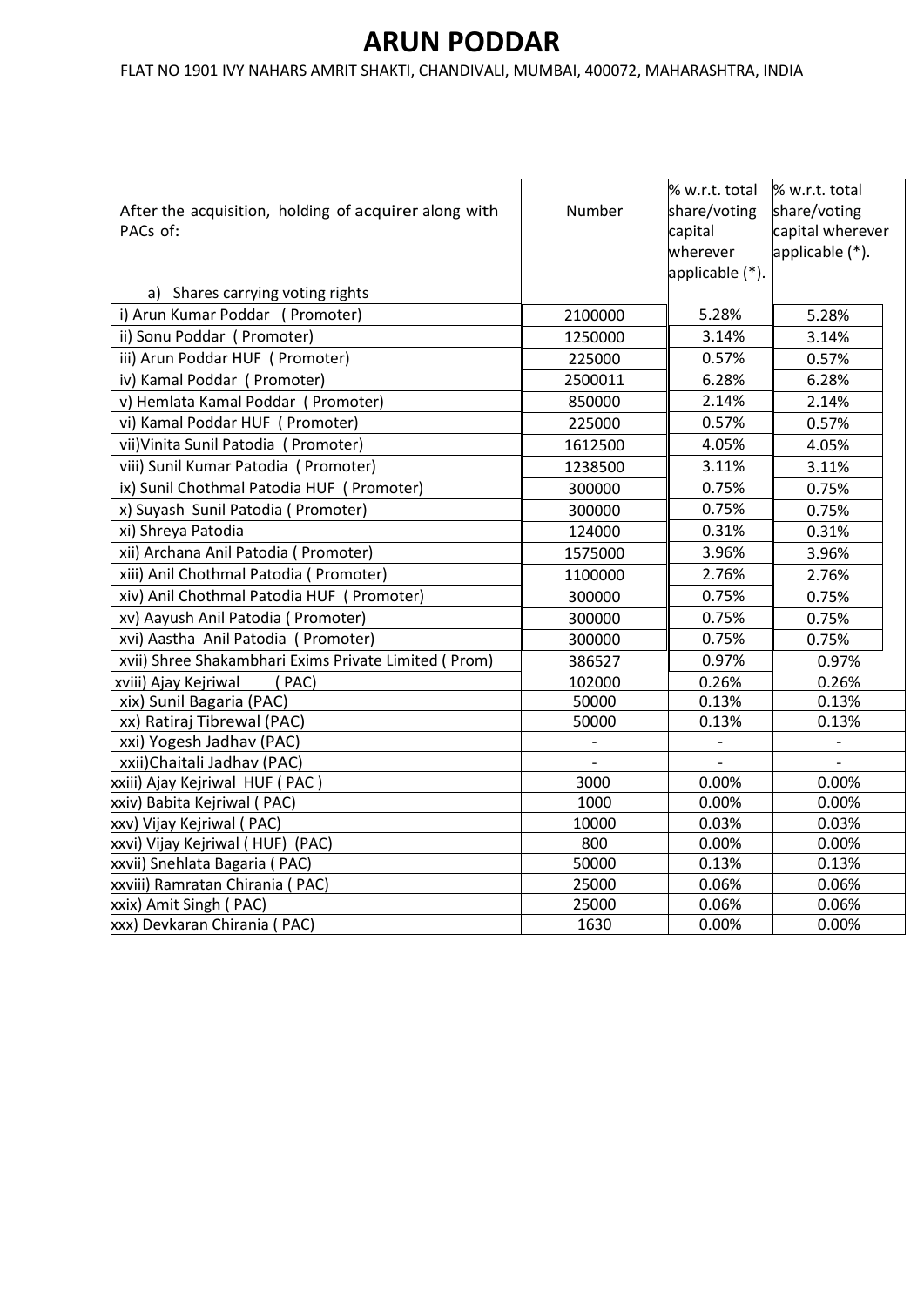| b) VRs otherwise than by equity shares<br>Warrants/convertible securities/any other-<br>C)<br>instrument that entitles the acquirer to receive<br>shares carrying voting rights in the TC (specify<br>holding in each category) after acquisition |                                                                                                                                                                                                                                                                                                                           |        |        |
|---------------------------------------------------------------------------------------------------------------------------------------------------------------------------------------------------------------------------------------------------|---------------------------------------------------------------------------------------------------------------------------------------------------------------------------------------------------------------------------------------------------------------------------------------------------------------------------|--------|--------|
| i) Arun Kumar Poddar (Promoter)                                                                                                                                                                                                                   | 1950000                                                                                                                                                                                                                                                                                                                   | 4.90%  | 4.90%  |
| ii) Sonu Poddar (Promoter)                                                                                                                                                                                                                        | 750000                                                                                                                                                                                                                                                                                                                    | 1.88%  | 1.88%  |
| iii) Kamal Poddar (Promoter)                                                                                                                                                                                                                      | 1499989                                                                                                                                                                                                                                                                                                                   | 3.77%  | 3.77%  |
| iv) Hemlata Kamal Poddar (Promoter)                                                                                                                                                                                                               | 1150000                                                                                                                                                                                                                                                                                                                   | 2.89%  | 2.89%  |
| v) Vinita Sunil Patodia (Promoter)                                                                                                                                                                                                                | 2000000                                                                                                                                                                                                                                                                                                                   | 5.02%  | 5.02%  |
| vi) Sunil Kumar Patodia (Promoter)                                                                                                                                                                                                                | 1350000                                                                                                                                                                                                                                                                                                                   | 3.39%  | 3.39%  |
| vii) Suyash Sunil Patodia ( Promoter)                                                                                                                                                                                                             | 2000000                                                                                                                                                                                                                                                                                                                   | 5.02%  | 5.02%  |
| viii) Shree Shakambhari Exims Private Limited (Prom)                                                                                                                                                                                              | 213473                                                                                                                                                                                                                                                                                                                    | 0.54%  | 0.54%  |
| ix) Ajay Kejriwal                                                                                                                                                                                                                                 | 200000                                                                                                                                                                                                                                                                                                                    | 0.50%  | 0.50%  |
| x) Sunil Bagaria                                                                                                                                                                                                                                  | 200000                                                                                                                                                                                                                                                                                                                    | 0.50%  | 0.50%  |
| xi) Ratiraj Tibrewal                                                                                                                                                                                                                              | 200000                                                                                                                                                                                                                                                                                                                    | 0.50%  | 0.50%  |
| xii) Yogesh Jadhav                                                                                                                                                                                                                                | 550000                                                                                                                                                                                                                                                                                                                    | 1.38%  | 1.38%  |
| xiii) Chaitali Jadhav                                                                                                                                                                                                                             | 500000                                                                                                                                                                                                                                                                                                                    | 1.26%  | 1.26%  |
| d) Shares in the nature of encumbrance (pledge/<br>lien/non-disposal undertaking/others)                                                                                                                                                          |                                                                                                                                                                                                                                                                                                                           |        |        |
| e) Total $(a+b+c+d)$                                                                                                                                                                                                                              | 2,75,68,430                                                                                                                                                                                                                                                                                                               | 69.25% | 69.25% |
| Mode of acquisition (e.g. open market / public issue /<br>rights issue / preferential allotment / inter-se transfer<br>/encumbrance, etc.)                                                                                                        | Preferential<br>allotment of<br>Equity warrants to<br>promoters in accordance with Chapter V of the SEBI<br>(Issue of Capital & Disclosure Requirement) 2018 with<br>approval of Shareholders of the Company by way of<br>Special Resolution passed<br>at the Extra Ordinary<br>General Meeting held on December 23, 2019 |        |        |
| Salient features of the securities acquired including time<br>till redemption, ratio at which it can be converted into<br>equity shares, etc.                                                                                                     | Preferential Allotment of 1,98,00,000 warrants at a<br>price of Rs. 51/- (Fifty One each) to be Converted in to<br>Equivalent Number of Equity Shares within 18 Months<br>from the date of Allotment of warrants.                                                                                                         |        |        |
| Date of acquisition of/ date of receipt of intimation of<br>allotment of<br>shares / VR/ warrants/convertible<br>securities/any other instrument that entitles the<br>acquirer to receive shares in the TC.                                       | January 02,2020                                                                                                                                                                                                                                                                                                           |        |        |
| Equity share capital / total voting capital of the TC<br>before the said acquisition                                                                                                                                                              | 20,00,48,000                                                                                                                                                                                                                                                                                                              |        |        |
| Equity share capital/ total voting capital of the TC after<br>the said acquisition                                                                                                                                                                | 39,80,48,000                                                                                                                                                                                                                                                                                                              |        |        |
| Total diluted share/voting capital of the TC after the<br>said acquisition                                                                                                                                                                        | 39,80,48,000                                                                                                                                                                                                                                                                                                              |        |        |